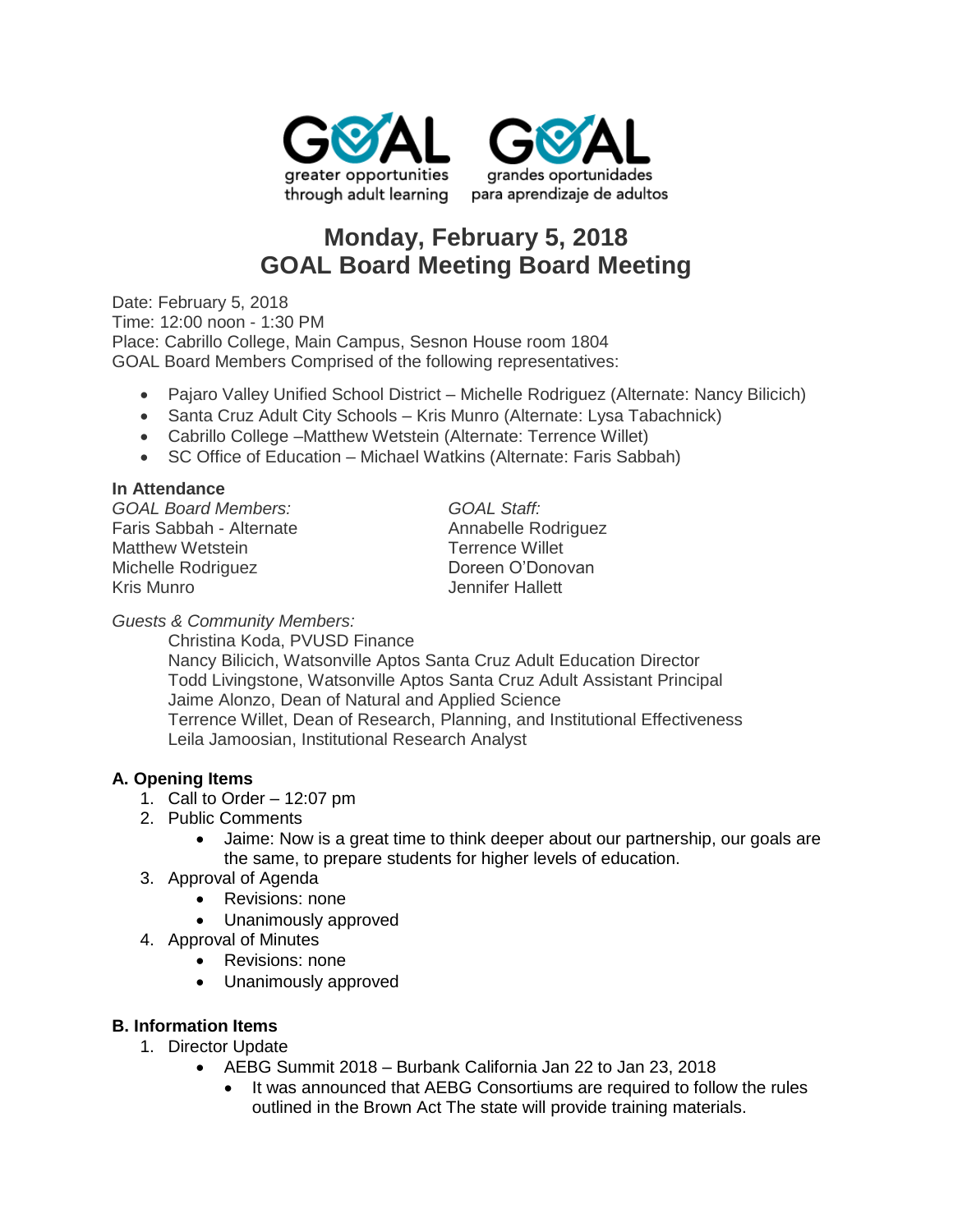- Consortia Fiscal Administration Declaration (CFAD) is due May 3. The public has a chance to offer opinions. Current allocations will stay the same through 18-19 unless consortia's are unable to fulfil their role.
- Human Centered Design, looking through the human lens rather than the institutional or grant lens.
- Submissions and Deadlines
	- Budget submitted in December though Nova.
	- 15-16 Expenditure Report submitted January 31.
	- Data Accountability submitted January 31.
	- Closeout Report is due February 25.
	- Currently processing the last allocation to PVUSD.
	- 18-19 State Allocations announcement expected February 28.
- 2. Data and Metrics
	- Reviewed slides showing data from CASAS TOPSpro reporting system.
	- This data was reviewed by the GOAL Steering Committee at their 1/29/18 meeting. At that time, Todd from the adult school shared that the data shown is for students that enrolled independently. They are not cohorts of students that you might commonly think of in K-12 settings. Student arrive and leave the program on their own schedule. Think of this data as snapshot of data. You should not look at the data assuming that they had the same students in 2015-16 as they did in 2016-17.
	- Note the meanings for the following acronyms:
		- English Language Learner (ESL/ELL)
		- Basic Skills (ABE)
		- High School Diploma (HSD)
		- High School Equivalency (HSE)
		- Career and Technical Education (CTE)
		- Workforce (Re) Entry
	- Slide: Number PVUSD Students Enrolled by Program 15-16 to 16-17
		- The CTE data shown on the slide does not correctly reflect current CTE data. The Adult School is working on the definitions of CTE so they are more in line with WIOA definitions.
		- The board noted a decline in enrollment for Basic Skills. The adult school explained that every year is different.
		- ABE students are working at an elementary level. The goal of students taking ABE is to move towards getting a GED or High School Diploma.
	- Slide: Percent PVUSD ABE Students Achieving Gains 15-16 and 16-17
		- Percent PVUSD ESL Students Achieving Gains 15-16 and 16-17
			- Why is attendance going down? Adult learner cannot be held to a year-by year system for gains and attendance similar to K-12 schools.
	- Number PVUSD Students Passes GED and HSD 15-16 to 16-17
		- A trend towards students taking the GED and HSD since these are test based and quicker.
	- PVUSD Students Self-reported Outcomes 15-16 to 16-17
	- Reporting requirements have changed and become more difficult in 16-17
	- Cabrillo ESL Non-Credit Course Enrollment 17-18
		- The majority of students are seeking ESL services
		- True numbers unavailable until end of each semester
	- Cabrillo Basic Mathematics Non-Credit Course Enrollment 17-18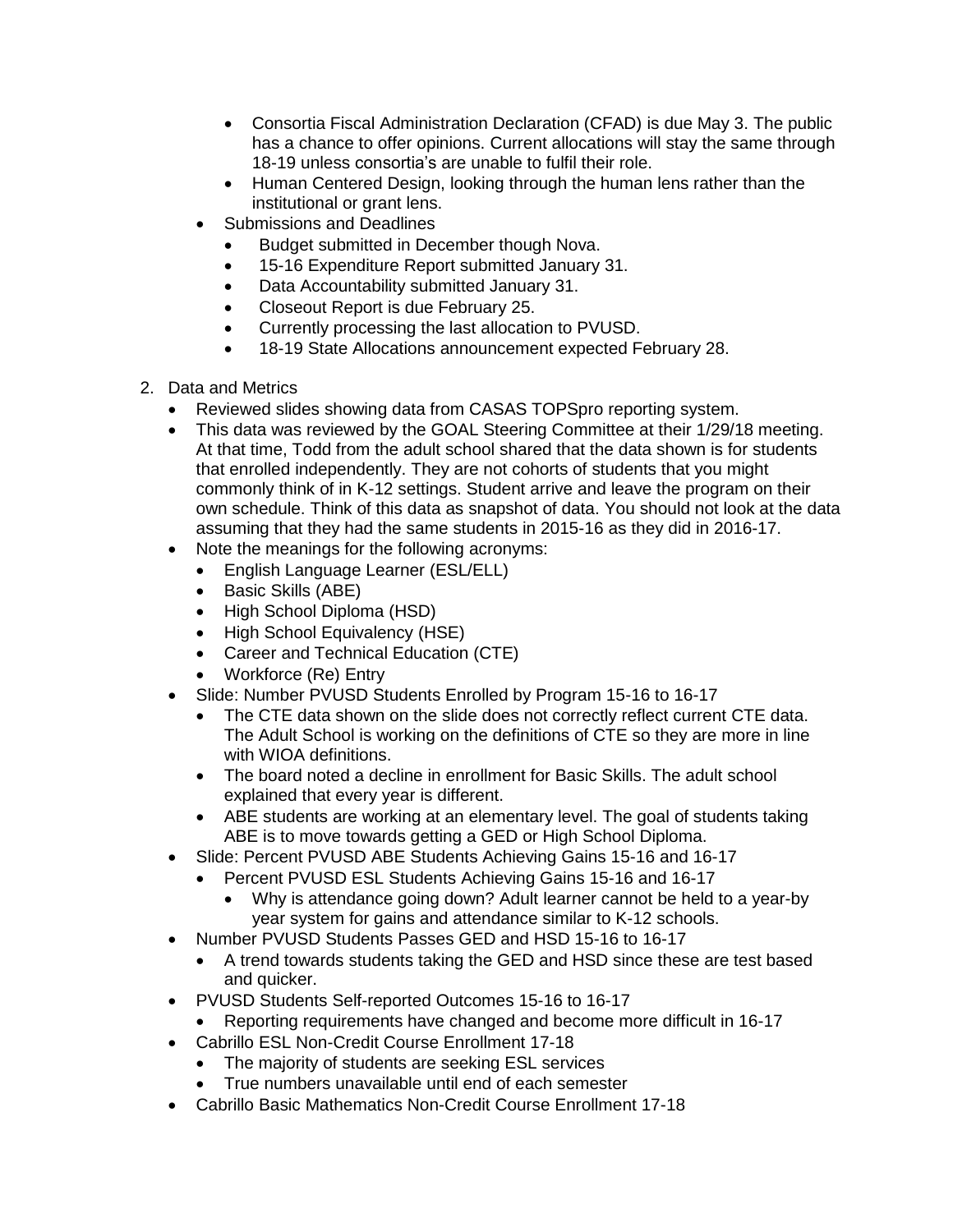- Date to compile in the future.
	- Compare more past years.
	- Compare to other forms of education.
	- Compute percent of students that passed the GED and HSD
	- Number of students who had one level of gains vs multiple level gains.
	- Compare results by ethnicity and gender
	- Can we build a survey to measure career advancement, seeing myself as a postsecondary student at Cabrillo, and/or about student's experience in Adult Ed. That data might help connect to the goals.
	- What are the patterns in attendance for each program?
	- How are student engaged and connected to the programs?
	- Can we include a question on the intake form to ask students what their educational goals are?
		- o It is very challenging to get students to fill out even minimal paperwork.
		- o There isn't much latitude to add questions on the common intake form.
- General Questions and Concerns as a result of reviewing the data presentation:
	- Are "gains" one level of improvement or more than one level or both?
	- Data shows gains decreasing from the prior year. Would be interesting to see if that is a statewide trend or if our program in an anomaly.
	- Concern was shared that if funding is tied to performance similar to what is seen in K-12 that future program funding might be in jeopardy. The suggestion was made to identify some local accountability measures to compensate. What other data systems could we use?
- Work Plan Template
	- Reviewed the Work Plan template discussed at the last meeting.
	- Received first draft data provided by PVUSD.
		- o District reported it was very time consuming to complete.
		- o The template only contains CTE data
		- o Reviewed data once input into the template.
		- o What does NA mean?
		- o Would be helpful to share the graph with staff prior to the meeting.
			- Reminder that this was the best staff was able to do with the raw data we received. We are in the early phase of development a system of collecting and reporting data.
		- o Purpose of the form is to find out what classes are being funding with AEBG funds and where are those classes located in the county – and what are the measurable outcomes of those classes?
		- $\circ$  The Adult school does not have a Master schedule and how each course is funded that we might be able to use.
	- Anything to add/change to this template? No

## **RECOMMENDATION: Continue to use Final Work Plan Template**

- 3. GOAL Spring Retreat Planning
	- We are considering hiring Randal Tillery, Project Director at WestEd to facilitate the April Board Retreat.